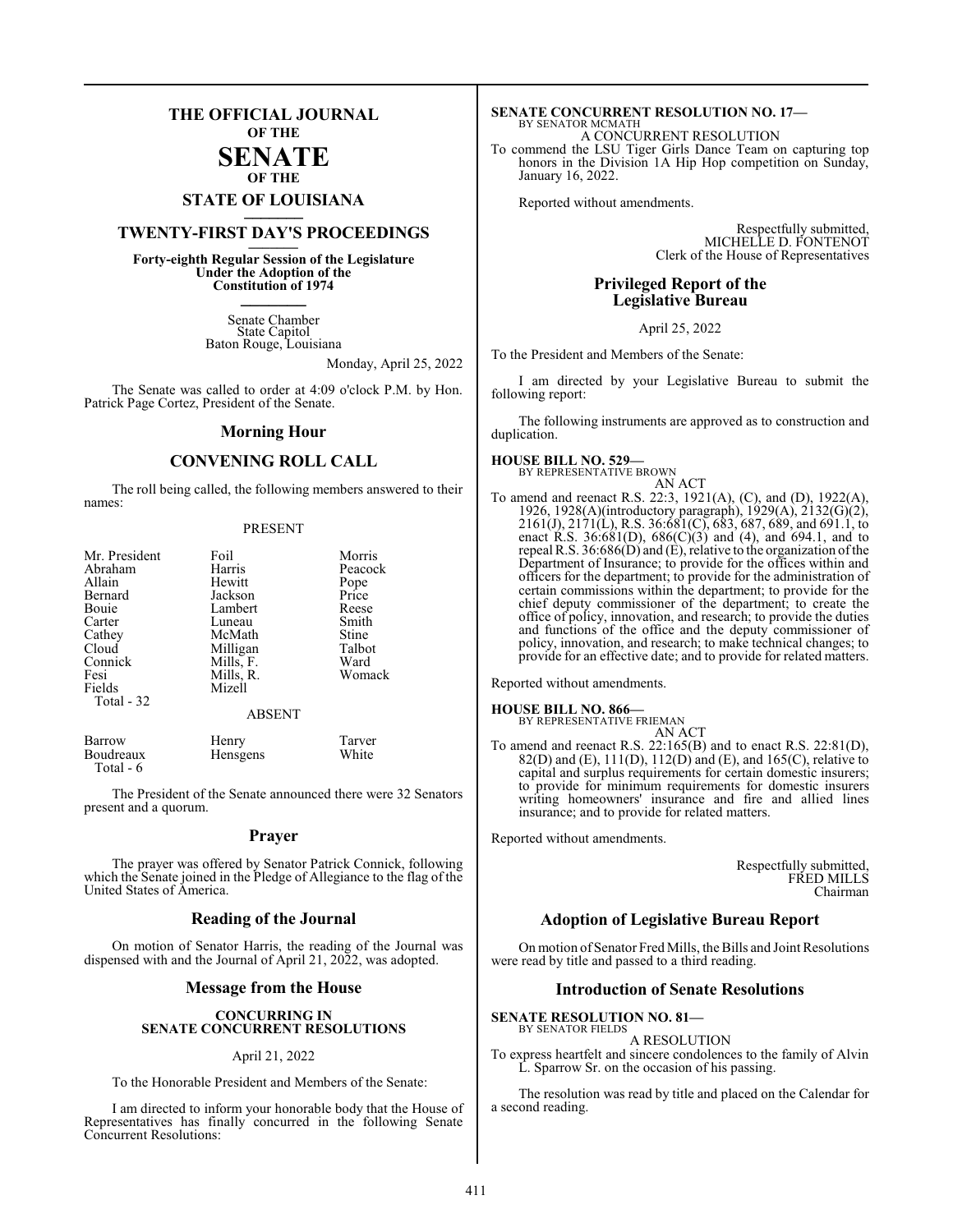## **Page 2 SENATE 21st DAY'S PROCEEDINGS**

### April 25, 2022

#### **SENATE RESOLUTION NO. 82—**

BY SENATOR MCMATH A RESOLUTION

To commend the Archbishop Hannan High School boys basketball team upon winning the Louisiana High School Athletic Association's (LHSAA) Boys Basketball Division II State Championship on Saturday, March 5, 2022.

The resolution was read by title and placed on the Calendar for a second reading.

#### **SENATE RESOLUTION NO. 83—** BY SENATOR FESI

A RESOLUTION

To designate Wednesday, April 27, 2022, as Bankers Day at the Louisiana State Capitol.

The resolution was read by title and placed on the Calendar for a second reading.

Senator Cathey asked for and obtained a suspension of the rules to read Senate Resolution No. 84 a first and second time.

#### **SENATE RESOLUTION NO. 84—** BY SENATOR CATHEY

A RESOLUTION

To designate April 26, 2022, as Louisiana Loggers Day at the Louisiana State Capitol.

On motion of Senator Cathey the resolution was read by title and adopted.

Senator Price asked for and obtained a suspension of the rules to read Senate Resolution No. 85 a first and second time.

#### **SENATE RESOLUTION NO. 85—** BY SENATOR PRICE

A RESOLUTION

To commend Reverend Ulysse Stephens of Hartzell United Methodist Church in Rosedale, Louisiana, upon his retirement after forty-seven years of faithful service and inspiring leadership.

On motion of Senator Price the resolution was read by title and adopted.

#### **SENATE RESOLUTION NO. 86—**

BY SENATOR MIZELL A RESOLUTION

To recognize and commend the members and Board of Directors of the Louisiana School Boards Association.

The resolution was read by title and placed on the Calendar for a second reading.

#### **SENATE RESOLUTION NO. 87—**

BY SENATOR MIZELL A RESOLUTION

To urge and request the Department of Children and Family Services to enact policies relative to following up with minor children giving birth in hospitals.

The resolution was read by title and placed on the Calendar for a second reading.

#### **SENATE RESOLUTION NO. 88—**

BY SENATOR MIZELL A RESOLUTION

To urge and request the Louisiana Department of Children and Family Services to enact policies relative to truant children who may be trafficked.

The resolution was read by title and placed on the Calendar for a second reading.

#### **SENATE RESOLUTION NO. 89—**

BY SENATORS MILLIGAN, BOUDREAUX, CATHEY, FOIL, REESE AND TARVER

A RESOLUTION

To commend the Louisiana National Guard on its exemplary service to the state during the last two years in an unprecedented time of natural disasters.

The resolution was read by title and placed on the Calendar for a second reading.

#### **Introduction of Senate Concurrent Resolutions**

**SENATE CONCURRENT RESOLUTION NO. 37—** BY SENATOR PEACOCK

A CONCURRENT RESOLUTION

To commend the officers and members of the Bossier Chamber of Commerce on the occasion of its seventy-fifth anniversary.

The resolution was read by title and placed on the Calendar for a second reading.

Senator Peacock asked for and obtained a suspension of the rules to read Senate Concurrent Resolution No. 38 a first and second time.

### **SENATE CONCURRENT RESOLUTION NO. 38—** BY SENATOR PEACOCK

A CONCURRENT RESOLUTION

To commend Robert J. Wright on his retirement from fifty years of exceptional radio broadcasting.

The concurrent resolution was read by title. Senator Peacock moved to adopt the Senate Concurrent Resolution.

#### **ROLL CALL**

The roll was called with the following result:

#### YEAS

| Mr. President<br>Abraham<br>Allain<br>Barrow<br>Bernard<br>Bouie<br>Carter<br>Cathey<br>Cloud<br>Connick<br>Fesi | Foil<br>Harris<br>Hewitt<br>Jackson<br>Lambert<br>Luneau<br>McMath<br>Milligan<br>Mills, F.<br>Mills, R.<br>Mizell | Peacock<br>Pope<br>Price<br>Reese<br>Smith<br>Stine<br>Talbot<br>Tarver<br>White<br>Womack |
|------------------------------------------------------------------------------------------------------------------|--------------------------------------------------------------------------------------------------------------------|--------------------------------------------------------------------------------------------|
| Fields<br>Total - 34                                                                                             | Morris<br><b>NAYS</b>                                                                                              |                                                                                            |
| Total - 0                                                                                                        | <b>ABSENT</b>                                                                                                      |                                                                                            |
| Boudreaux<br>Henry<br>Total - 4                                                                                  | Hensgens<br>Ward                                                                                                   |                                                                                            |

The Chair declared the Senate adopted the Senate Concurrent Resolution and ordered it sent to the House.

Senator Allain asked for and obtained a suspension of the rules to read Senate Concurrent Resolution No. 39 a first and second time.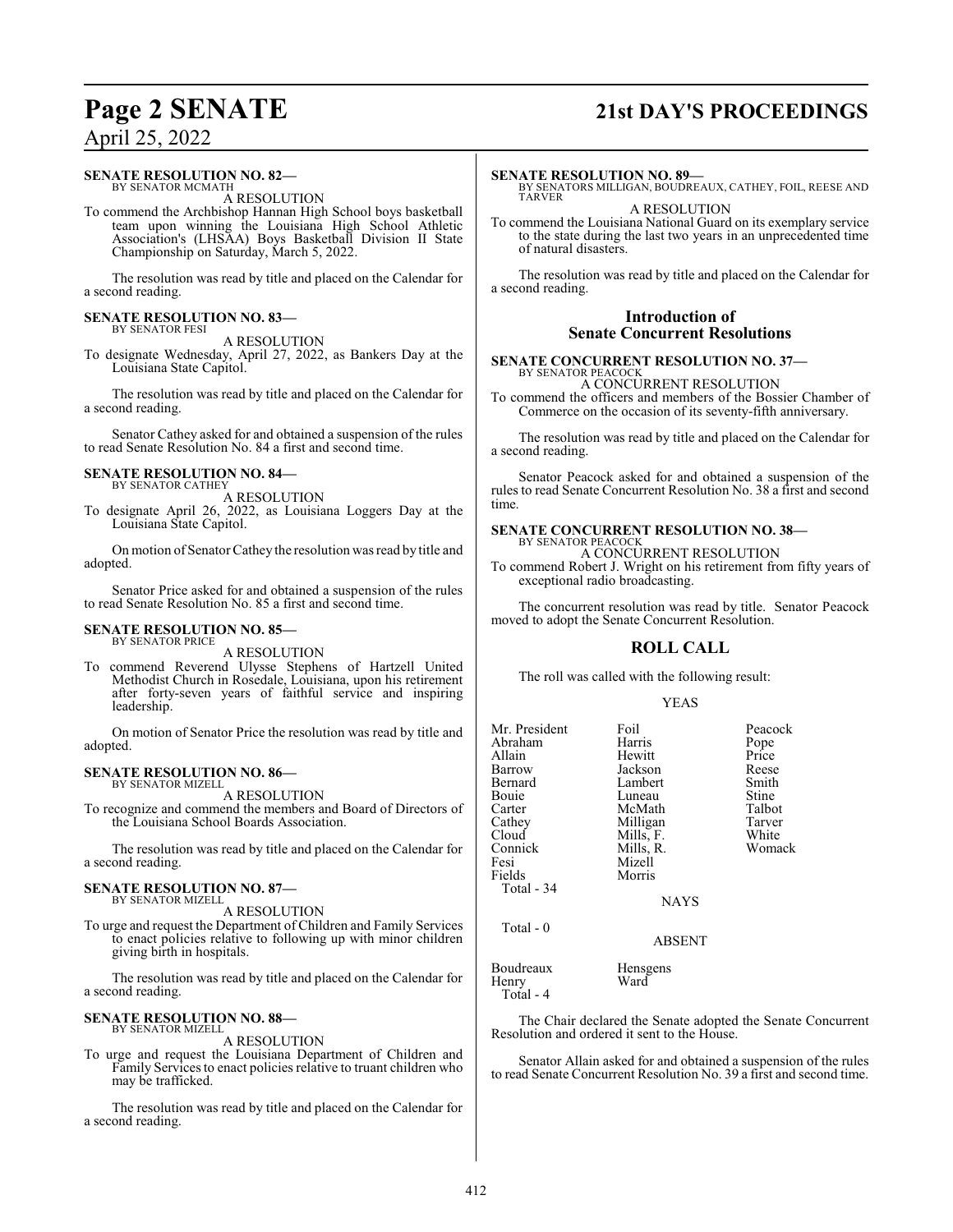## **21st DAY'S PROCEEDINGS Page 3 SENATE**

#### **SENATE CONCURRENT RESOLUTION NO. 39—**

BY SENATOR ALLAIN A CONCURRENT RESOLUTION

To urge and request the Louisiana Department of Health to study and develop a proposal for a statewide patient movement plan that identifies load-balancing practices for use during declared disasters, and to submit a report to the House and Senate committees on health and welfare and the House and Senate select committees on homeland security.

The resolution was read by title and referred by the President to the Committee on Health and Welfare.

#### **SENATE CONCURRENT RESOLUTION NO. 40—** BY SENATOR MILLIGAN

A CONCURRENT RESOLUTION

To urge and request each city, parish, and other local school board to create a Teachers' Advisory Council.

The resolution was read by title and placed on the Calendar for a second reading.

#### **Senate Bills and Joint Resolutions on Second Reading**

#### **SENATE BILL NO. 496— (Substitute of Senate Bill No. 195 by Senator Hewitt)**

BY SENATOR HEWITT

AN ACT

To enact R.S. 40:2003, relative to healthcare facility patient safety policies; to provide for legislative findings; to provide for healthcare facility patient safety policies; to provide for minimum content of the policies; to provide for a postoccurrence review; and to provide for related matters.

On motion of Senator Fred Mills the bill was read by title, ordered engrossed and passed to a third reading.

#### **Senate Concurrent Resolutions on Second Reading**

#### **SENATE CONCURRENT RESOLUTION NO. 34—** BY SENATOR PEACOCK

A CONCURRENT RESOLUTION

To commend Mikaylah Williams, a junior at Parkway High School, on being selected the 2021-2022 Gatorade Louisiana Girls Basketball Player of the Year award.

The concurrent resolution was read by title. Senator Peacock moved to adopt the Senate Concurrent Resolution.

#### **ROLL CALL**

The roll was called with the following result:

#### YEAS

| Mr. President | Fields             | Mizell |
|---------------|--------------------|--------|
| Abraham       | Foil               | Morris |
| Allain        | Harris<br>Peacock  |        |
| Barrow        | Hewitt             | Pope   |
| Bernard       | Jackson            | Price  |
| Bouie         | Lambert            | Reese  |
| Carter        | Luneau             | Stine  |
| Cathey        | McMath             | Talbot |
| Cloud         | Milligan<br>Tarver |        |
| Connick       | Mills, F.          | White  |
| Fesi          | Mills, R.          | Womack |
| Total - 33    |                    |        |
|               | <b>NAYS</b>        |        |

Total - 0

# April 25, 2022

ABSENT

Boudreaux Hensgens Ward<br>
Henry Smith Henry Total - 5

The Chair declared the Senate adopted the Senate Concurrent Resolution and ordered it sent to the House.

### **SENATE CONCURRENT RESOLUTION NO. 35—**

BY SENATOR PEACOCK A CONCURRENT RESOLUTION

To commend the creators of the film, The Five Priests, on being honored as an Official Selection of the 2022 Cannes World Film Festival.

The resolution was read by title and returned to the Calendar, subject to call.

### **SENATE CONCURRENT RESOLUTION NO. 36—** BY SENATOR CORTEZ

A CONCURRENT RESOLUTION

To commend Herb Schilling on being honored at the University of Louisiana-Lafayette Alumni Association's twenty-fifth annual Spring Gala.

The concurrent resolution was read by title. Senator Milligan moved to adopt the Senate Concurrent Resolution.

#### **ROLL CALL**

The roll was called with the following result:

YEAS

| Mr. President | Fields      | Mizell  |
|---------------|-------------|---------|
| Abraham       | Foil        | Morris  |
| Allain        | Harris      | Peacock |
| Barrow        | Hewitt      | Pope    |
| Bernard       | Jackson     | Price   |
| Bouie         | Lambert     | Reese   |
| Carter        | Luneau      | Stine   |
| Cathey        | McMath      | Talbot  |
| Cloud         | Milligan    | White   |
| Connick       | Mills, F.   | Womack  |
| Fesi          | Mills, R.   |         |
| Total - 32    |             |         |
|               | <b>NAYS</b> |         |
| Total - 0     |             |         |

|                                  | <b>ABSENT</b>     |                |
|----------------------------------|-------------------|----------------|
| Boudreaux<br>Henry<br>Total $-6$ | Hensgens<br>Smith | Tarver<br>Ward |

The Chair declared the Senate adopted the Senate Concurrent Resolution and ordered it sent to the House.

#### **Message from the House**

#### **ASKING CONCURRENCE IN HOUSE BILLS AND JOINT RESOLUTIONS**

#### April 25, 2022

To the Honorable President and Members of the Senate:

I am directed to inform your honorable body that the House of Representatives has finally passed and asks your concurrence in the following House Bills and Joint Resolutions:

HB No. 1 HB No. 406 HB No. 465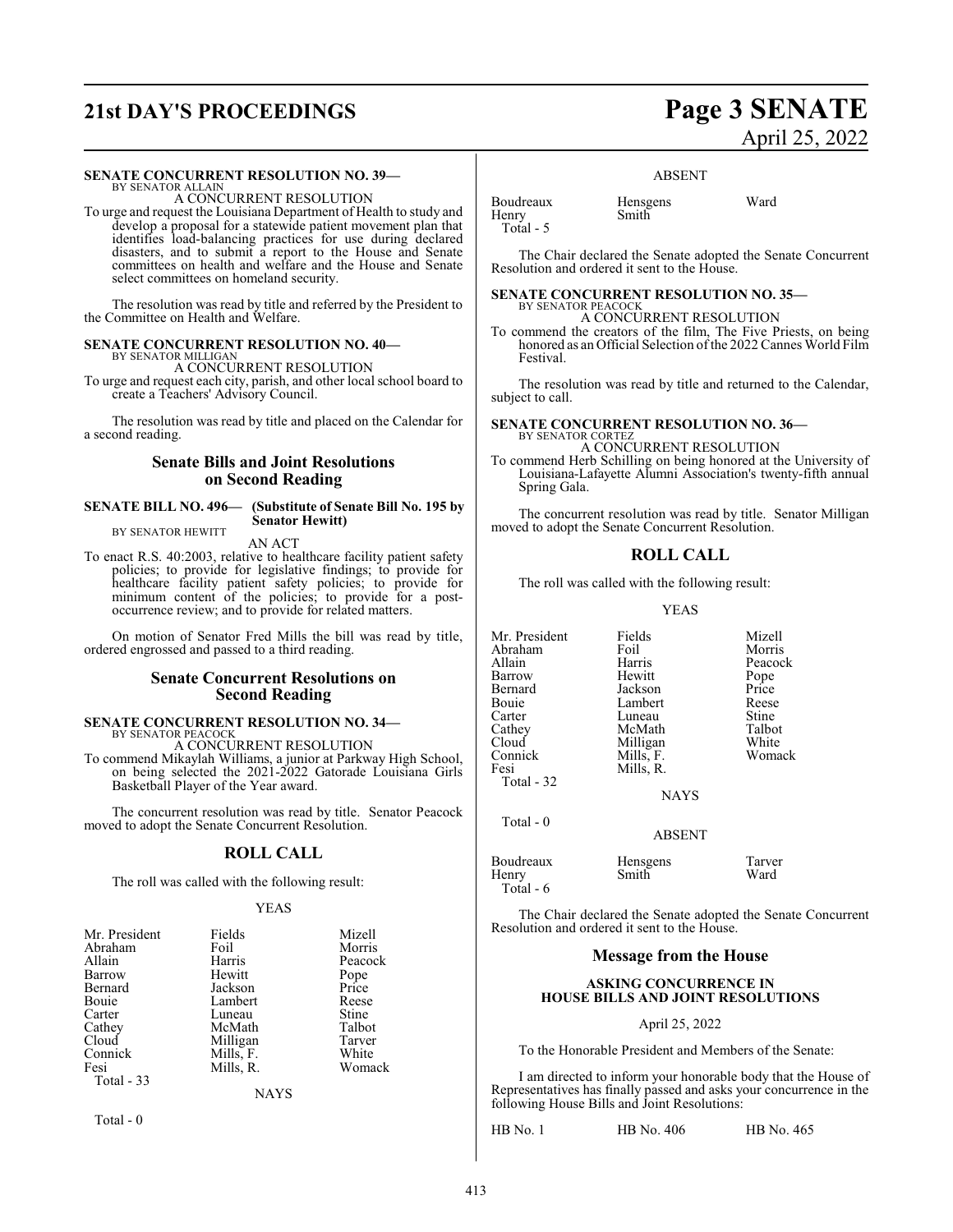# April 25, 2022

| HB No. 592 | $HB$ No. 2 | HB No. 437  |
|------------|------------|-------------|
| HB No. 633 | HB No. 755 | HB No. 1011 |

Respectfully submitted, MICHELLE D. FONTENOT Clerk of the House of Representatives

#### **House Bills and Joint Resolutions on First Reading**

#### **HOUSE BILL NO. 1—**

BY REPRESENTATIVE ZERINGUE AN ACT

Making annual appropriations for Fiscal Year 2022-2023 for the ordinary expenses of the executive branch of state government, pensions, public schools, public roads, public charities, and state institutions and providing with respect to the expenditure of said appropriations.

The bill was read by title and placed on the Calendar for a second reading.

### **HOUSE BILL NO. 2—** BY REPRESENTATIVE BISHOP

AN ACT

To provide with respect to the capital outlay budget and the capital outlay program for state government, state institutions, and other public entities; to provide for the designation of projects and improvements; to provide for the financing thereof making appropriations from certain sources; and to provide for related matters.

The bill was read by title and placed on the Calendar for a second reading.

#### **HOUSE BILL NO. 406—**

BY REPRESENTATIVE ZERINGUE

AN ACT To amend and reenact R.S. 39:100.52(C) and to enact R.S. 39:100.52(D), Subpart Q-2 of Part II-A of Chapter 1 of Subtitle I of Title 39 of the Louisiana Revised Statutes of 1950, to be comprised of R.S. 39:100.123, Subpart Q-3 of Part II-A of Chapter 1 of Subtitle I of Title 39 of the Louisiana Revised Statutes of 1950, to be comprised of R.S. 39:100.124, Subpart Q-4 of Part II-A of Chapter 1 of Subtitle I of Title 39 of the Louisiana Revised Statutes of 1950, to be comprised of R.S. 39:100.125, Subpart S of Part II-A of Chapter 1 of Subtitle I of Title 39 of the Louisiana Revised Statutes of 1950, to be comprised of R.S. 39:100.146, Subpart V of Part II-A of Chapter 1 of Subtitle I of Title 39 of the Louisiana Revised Statutes of 1950, to be comprised of R.S. 39:100.171, and Subpart W of Part II-A of Chapter 1 of Subtitle I of Title 39 of the Louisiana Revised Statutes of 1950, to be comprised of R.S. 39:100.181, relative to certain treasury funds; to provide for the transfer, deposit, and use, as specified, of monies in certain treasury funds and accounts; to provide an effective date; and to provide for related matters.

The bill was read by title and placed on the Calendar for a second reading.

#### **HOUSE BILL NO. 437—** BY REPRESENTATIVE ZERINGUE

AN ACT

To appropriate funds to defray the expenses of the Louisiana Judiciary, including the Supreme Court, Courts of Appeal, District Courts, Criminal District Court of Orleans Parish, and other courts; to provide for an effective date; and to provide for related matters.

The bill was read by title and placed on the Calendar for a second reading.

### **Page 4 SENATE 21st DAY'S PROCEEDINGS**

#### **HOUSE BILL NO. 465—**

BY REPRESENTATIVE ZERINGUE AN ACT

To provide for the establishment and reestablishment of agency ancillary funds, to be specifically known as internal service funds, auxiliary accounts, or enterprise funds for certain state institutions, officials, and agencies; to provide for appropriation of funds for Fiscal Year 2022-2023; to provide for an effective date; and to regulate the administration of said funds.

The bill was read by title and placed on the Calendar for a second reading.

#### **HOUSE BILL NO. 592—**

BY REPRESENTATIVE ZERINGUE

AN ACT To To appropriate funds and to make certain reductions from certain sources to be allocated to designated agencies and purposes in specific amounts for the making of supplemental appropriations and reductions for said agencies and purposes for Fiscal Year 2021-2022; to provide for an effective date; and to provide for related matters.

The bill was read by title and placed on the Calendar for a second reading.

#### **HOUSE BILL NO. 633—**

BY REPRESENTATIVE ZERINGUE

AN ACT

To provide with respect to the Revenue Sharing Fund and the allocation and distribution thereof for Fiscal Year 2022-2023 and to provide for related matters.

The bill was read by title and placed on the Calendar for a second reading.

**HOUSE BILL NO. 755—** BY REPRESENTATIVES SCHEXNAYDER AND ZERINGUE AN ACT

To amend and reenact R.S. 39:100.44.1(B)(4), (E), (H)(3), and (J), relative to the disbursement of monies received from the American Rescue Plan Act of 2021; to make changes to the Louisiana Loggers Relief Program; to provide for an effective date; and to provide for related matters.

The bill was read by title and placed on the Calendar for a second reading.

#### **HOUSE BILL NO. 1011—**

BY REPRESENTATIVE SCHEXNAYDER

- AN ACT
- To appropriate funds for Fiscal Year 2022-2023 to defray the expenses ofthe Louisiana Legislature, including the expenses of the House of Representatives and the Senate, of legislative service agencies, and of the Louisiana State Law Institute; to provide for the salary, expenses, and allowances of members, officers, staff, and agencies of the Legislature; to provide with respect to the appropriations and allocations herein made; and to provide for related matters.

The bill was read by title and placed on the Calendar for a second reading.

#### **Message from the House**

#### **ASKING CONCURRENCE IN HOUSE CONCURRENT RESOLUTIONS**

#### April 25, 2022

To the Honorable President and Members of the Senate:

I am directed to inform your honorable body that the House of Representatives has finally passed and asks your concurrence in the following House Concurrent Resolutions: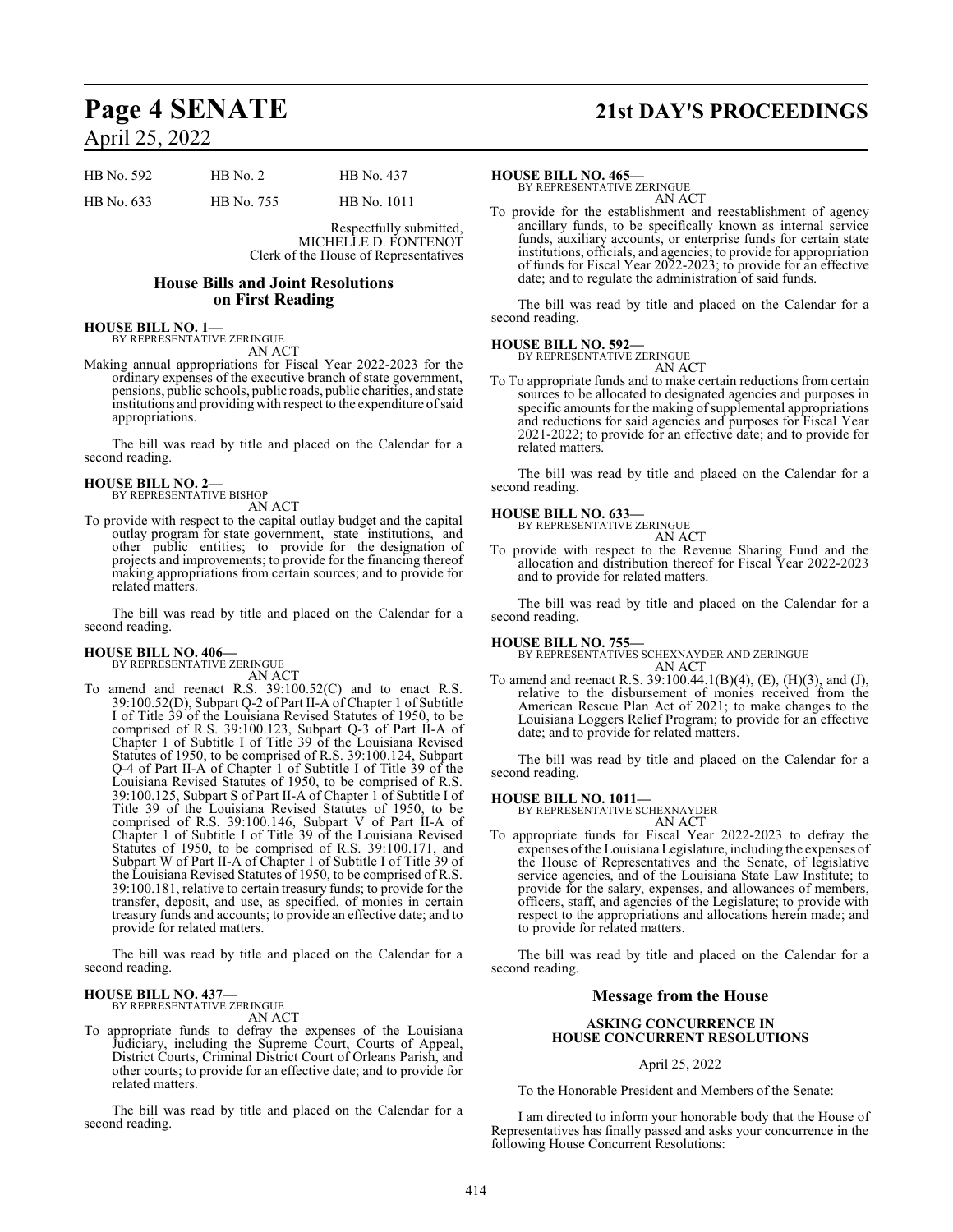# **21st DAY'S PROCEEDINGS Page 5 SENATE**

HCR No. 8 HCR No. 82 HCR No. 86

Respectfully submitted, MICHELLE D. FONTENOT Clerk of the House of Representatives

#### **House Concurrent Resolutions on First Reading**

# **HOUSE CONCURRENT RESOLUTION NO. 8—** BY REPRESENTATIVE SCHEXNAYDER

A CONCURRENT RESOLUTION

To provide for a hospital stabilization formula pursuant to Article VII, Section 10.13 of the Constitution of Louisiana; to establish the level and basis of hospital assessments; to establish certain reimbursement enhancements for inpatient and outpatient hospital services; to establish certain criteria for the implementation of the formula; and to provide for related matters.

The resolution was read by title and placed on the Calendar for a second reading.

#### **HOUSE CONCURRENT RESOLUTION NO. 82—** BY REPRESENTATIVE WHEAT

A CONCURRENT RESOLUTION

To commend the members of the United States Armed Forces for their service and to proclaimMay 2022 as Military Appreciation Month.

The resolution was read by title and placed on the Calendar for a second reading.

## **HOUSE CONCURRENT RESOLUTION NO. 86—** BY REPRESENTATIVE DEVILLIER AND SENATOR CLOUD

A CONCURRENT RESOLUTION

To commend the Basile High School Bearcats on winning the Louisiana High School Athletic Association 2022 Division III state wrestling championship.

The resolution was read by title and placed on the Calendar for a second reading.

#### **House Bills and Joint Resolutions on Second Reading**

**HOUSE BILL NO. 37—**

BY REPRESENTATIVES MCCORMICK, AMEDEE, BACALA, BAGLEY,<br>BUTLER, CARRIER, CORMIER, CREWS, ECHOLS, EDMONSTON, EMERSON, FIRMENT, FRIEMAN, GADBERRY,<br>GAROFALO, GEYMANN, HARRIS, HODGES, HOLLI AN ACT

To amend and reenact R.S. 40:1379.3(B) and to enact R.S. 14:95(M) and R.S. 40:1379.3.3, relative to the illegal carrying of weapons; to exempt certain persons from the crime of illegal carrying of weapons; to provide relative to concealed handgun permits; to provide relative to the authority of a person to carry a concealed handgun without a permit; to provide for the Louisiana Firearm SafetyAwareness Act; to provide relative to an online education course; to provide for a purpose; to provide relative to course topics; to provide relative to database maintenance; to provide for promulgation of rules; and to provide for related matters.

The bill was read by title and referred by the President to the Committee on Judiciary C.

#### **HOUSE BILL NO. 97—** BY REPRESENTATIVE MAGEE

AN ACT

To amend and reenact R.S. 38:2212(C)(3), relative to the termination date applicable to provisions governing certain work not publicly bid; to extend the termination date for the restoration or

# April 25, 2022

rehabilitation of a levee not maintained with federal funds and not publicly bid; and to provide for related matters.

The bill was read by title and referred by the President to the Committee on Transportation, Highways and Public Works.

**HOUSE BILL NO. 228—** BY REPRESENTATIVE ZERINGUE

AN ACT To repeal R.S. 39:1538(E) and R.S. 49:257(B), relative to judgments against the state; to repeal requirements relative to tracking and

reporting of unpaid judgments against the state; to repeal provisions regarding submission of judgments directly to the legislature; and to provide for related matters.

The bill was read by title and referred by the President to the Committee on Finance.

#### **HOUSE BILL NO. 249—**

BY REPRESENTATIVE WRIGHT AN ACT

To amend and reenact R.S. 44:4.1(B)(21) and to enact R.S. 34:3499.2, relative to certain port facility records; to provide for the confidentiality of blueprints, floor plans, and interior renderings of such facilities and of blueprints, plans, and renderings of port infrastructure; to provide for an effective date; to provide for a public record exception; and to provide for related matters.

The bill was read by title and referred by the President to the Committee on Senate and Governmental Affairs.

#### **HOUSE BILL NO. 263—**

BY REPRESENTATIVE MINCEY AN ACT

To enact R.S. 17:81(BB), relative to the powers and duties of public school governing authorities; to require public schools and school districts to establish student check-out policies; to require a periodic review of such policies; and to provide for related matters.

The bill was read by title and referred by the President to the Committee on Education.

### **HOUSE BILL NO. 304—** BY REPRESENTATIVE FRIEMAN

AN ACT

To enact Subpart B-2 of Part II of Chapter 6 of Title 22 of the Louisiana Revised Statutes of 1950, to be comprised of R.S. 22:1845.1, relative to payment of claims for physical therapy services provided through telehealth; to prohibit maximum amounts of coverage and other conditions for coverage relative to telehealth services that are inapplicable to in-person services; to authorize enforcement and rulemaking; to provide for definitions; to provide for exceptions; to provide for effectiveness; and to provide for related matters.

The bill was read by title and referred by the President to the Committee on Insurance.

**HOUSE BILL NO. 307—**

BY REPRESENTATIVE ILLG AND SENATOR SMITH AN ACT

To enact R.S. 22:1023.2, relative to health insurance coverage for a living organ donor; to provide for definitions; to prohibit the denial or conditioning of certain insurance policies based on the policyholder's status as a living organ donor; and to provide for related matters.

The bill was read by title and referred by the President to the Committee on Insurance.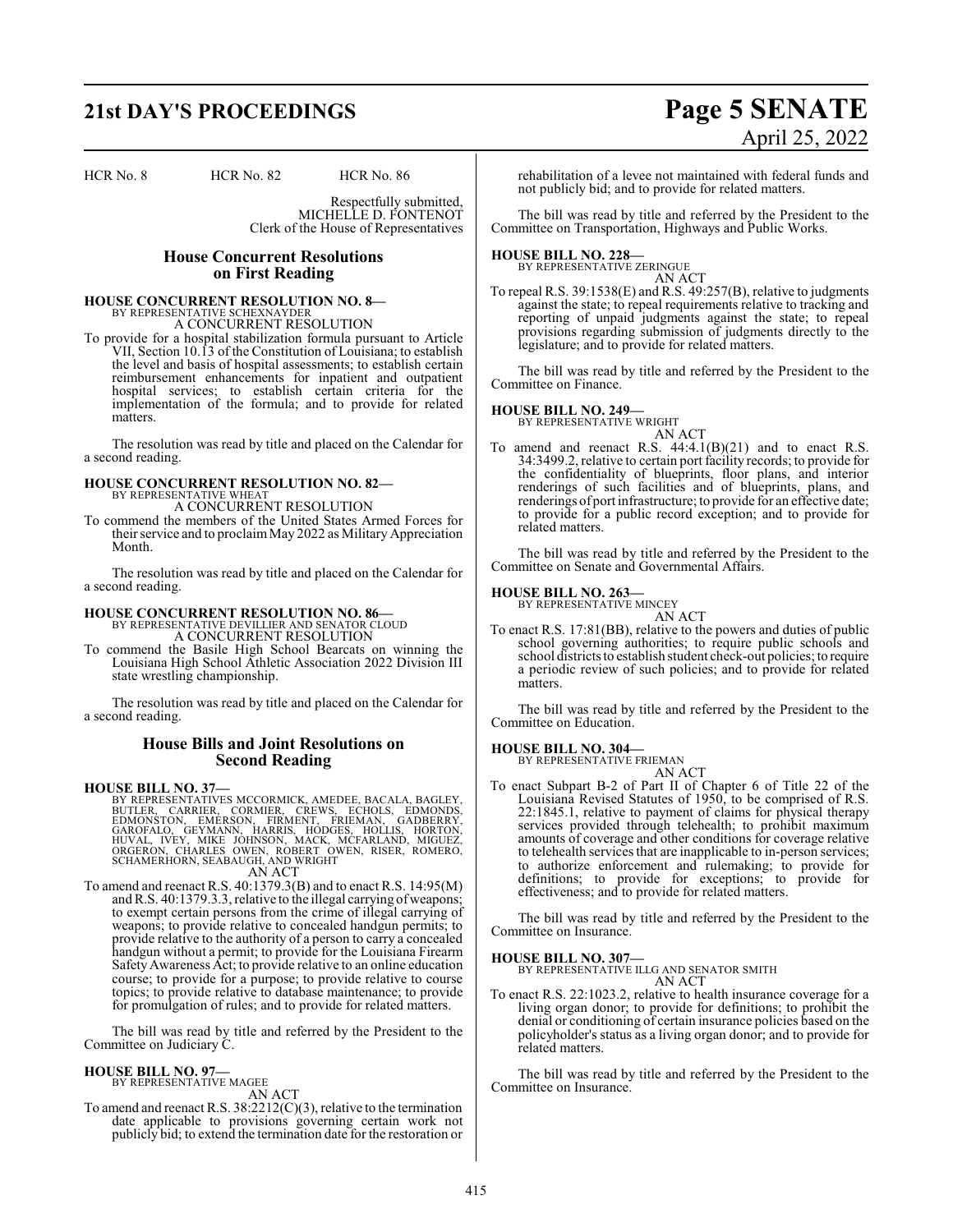## **Page 6 SENATE 21st DAY'S PROCEEDINGS**

April 25, 2022

#### **HOUSE BILL NO. 318—**

BY REPRESENTATIVE ZERINGUE AN ACT

To amend and reenact R.S. 49:191(1) and to repeal R.S. 49:191(10)(b), relative to the Department of the Treasury, including provisions to provide for the re-creation of the Department of the Treasury and the statutory entities made a part of the department by law; to provide for the effective termination date for all statutory authority for the existence of such statutory entities; to provide for an effective date; and to provide for related matters.

The bill was read by title and referred by the President to the Committee on Finance.

**HOUSE BILL NO. 363—** BY REPRESENTATIVES BRYANT, FREEMAN, JEFFERSON, AND CHARLES OWEN

AN ACT

To amend and reenact R.S. 17:3902(B)(5), relative to the evaluation of teachers and administrators; to require that student learning targets used to inform the student growth component of an evaluation be developed in a meeting of each person being evaluated and his evaluator; to prohibit such targets not developed in this manner from being used in evaluations; and to provide for related matters.

The bill was read by title and referred by the President to the Committee on Education.

#### **HOUSE BILL NO. 473—** BY REPRESENTATIVE DUPLESSIS

AN ACT

To amend and reenact R.S. 44:32(C)(1)(a), relative to public records; to provide for examination of public records; to provide for a fee for transmitting electronic copies of public records; to provide for an effective date; and to provide for related matters.

The bill was read by title and referred by the President to the Committee on Senate and Governmental Affairs.

#### **HOUSE BILL NO. 582—**

BY REPRESENTATIVES STAGNI, CREWS, DUPLESSIS, ECHOLS,<br>EMERSON,FISHER,GAINES,HARRIS,IVEY,MIKEJOHNSON,JORDAN,<br>LAFLEUR,LARVADAIN,MARCELLE,MCMAHEN,CHARLES OWEN,<br>PRESSLY,SCHLEGEL,SELDERS,ANDTHOMPSON

AN ACT

To amend and reenact R.S. 37:1103(introductory paragraph) and to enact R.S. 37:1131 through 1145, relative to adding the state of Louisiana to the Licensed Professional Counselors Interstate Compact; to provide for the increase of public access to professional counseling services; to provide for the enhancement of public health and safety; to provide for multistate practice regulations; to provide for spousal support for relocating active duty military personnel; to provide for the exchange of licensure among member states; to provide for use of telehealth technology; to provide for uniformityof professional counseling licensure requirements; to eliminate the requirement for licenses in multiple states, to provide for opportunities for interstate practice by licensed professional counselors who meet uniform licensure requirements; and to provide for related matters.

The bill was read by title and referred by the President to the Committee on Health and Welfare.

### **HOUSE BILL NO. 834—** BY REPRESENTATIVE ILLG

AN ACT

To amend and reenact R.S. 9:154(A)(16) and (17) and to enact R.S. 9:153(12)(i), 154(A)(18), and 157.1, relative to unclaimed property; to provide relative to definitions; to provide relative to the definition of "property" for a sports wagering account; to provide relative to abandoned property; to provide relative to abandoned funds in a sports wagering account; to prohibit charges by a licensee or sports wagering account operator on abandoned sports wagering accounts; and to provide for related matters.

The bill was read by title and referred by the President to the Committee on Judiciary B.

#### **HOUSE BILL NO. 842—**

BY REPRESENTATIVE MCMAHEN AN ACT

To enact R.S. 9:2800.28, relative to liability; to provide relative to veterinary professionals; to provide relative to animal abuse and reporting; to provide for immunity from civil liability or criminal prosecution; to provide relative to the release of confidential information; and to provide for related matters.

The bill was read by title and referred by the President to the Committee on Judiciary A.

**HOUSE BILL NO. 868—** BY REPRESENTATIVES MIGUEZ, FONTENOT, GAROFALO, GOUDEAU, AND MARCELLE AN ACT

To enact R.S. 40:1379.3.3, relative to firearms; to provide for the Louisiana Firearm Safety Awareness Act; to provide relative to an online education course; to provide for a purpose; to provide relative to course topics; to provide relative to database maintenance; to provide for promulgation of rules; and to provide for related matters.

The bill was read by title and referred by the President to the Committee on Judiciary B.

#### **HOUSE BILL NO. 919—** BY REPRESENTATIVE TURNER



To enact R.S. 41:906, relative to the exchange of school land; to authorize the Union Parish School Board to exchange school land, including but not limited to sixteenth section land; to provide for procedures, terms, and conditions, including advertisement, appraisals, and public hearing for such exchange; and to provide for related matters.

The bill was read by title and referred by the President to the Committee on Education.

**HOUSE BILL NO. 990—**

BY REPRESENTATIVE PRESSLY AN ACT

To enact Part VII of Subchapter A of Chapter 5-F of Title 40 of the Louisiana Revised Statutes of 1950, to be comprised of R.S. 40:1273.1, relative to the COVID-19 vaccine; to provide for the prohibition of state and local vaccination mandates; to provide for exceptions; and to provide for related matters.

The bill was read by title and referred by the President to the Committee on Health and Welfare.

#### **Reports of Committees**

The following reports of committees were received and read:

#### **REPORT OF COMMITTEE ON**

#### **LABOR AND INDUSTRIAL RELATIONS**

Senator W. Jay Luneau, Chairman on behalf of the Committee on Labor and Industrial Relations, submitted the following report:

#### April 21, 2022

To the President and Members of the Senate:

I am directed by your Committee on Labor and Industrial Relations to submit the following report: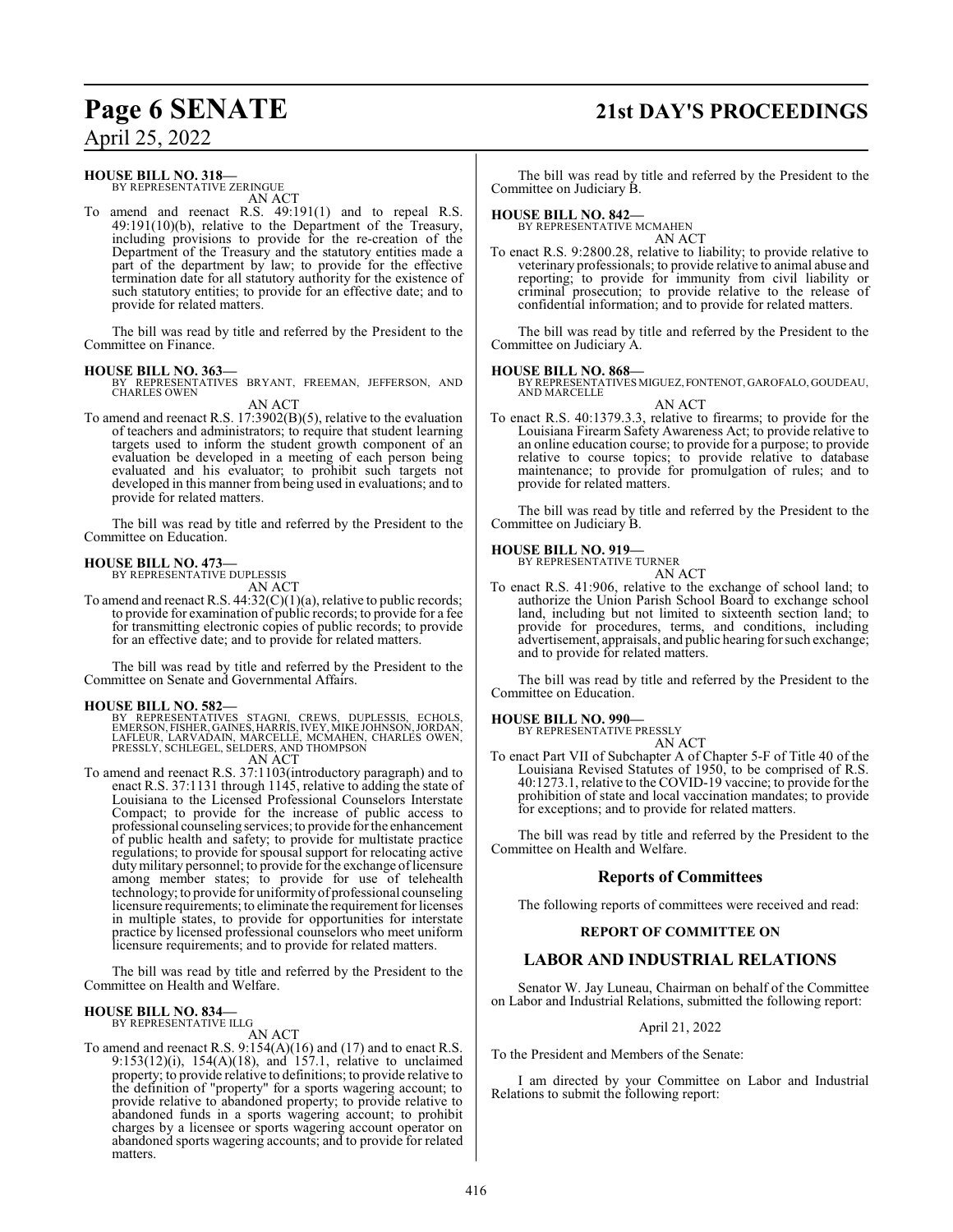### **21st DAY'S PROCEEDINGS Page 7 SENATE**

#### **SENATE BILL NO. 92—**

BY SENATOR CATHEY AN ACT

To amend and reenact R.S. 23:368(A) through (D), the introductory paragraph of  $(E)(1)$ , the introductory paragraph of  $(E)(2)$ , and  $(E)(\overline{2})(\overline{b})$  and (c) and to enact R.S. 23:302(9), relative to prohibited discrimination in employment; to prohibit discrimination in employment based on medical information or history; to provide relative to the collection of medical data; to provide relative to exemptions; to provide relative to definitions; and to provide for related matters.

Reported favorably.

#### **SENATE BILL NO. 310—** BY SENATOR LUNEAU

AN ACT

To amend and reenact R.S. 23:1020.1(B)(2) and (3) and 1021(4) through (13) and to enact R.S.  $23:1020.1(B)(4)$ ,  $1021(14)$ through  $(16)$ , and  $1221(1)(e)$  and  $(2)(f)$ , relative to workers' compensation; to provide for a cost-of-living adjustment for injured employees receiving temporary and permanent total disability benefits; to provide the formula to compute the costof-living adjustment; to provide relative to employee qualifications; to provide definitions; and to provide for related matters.

Reported with amendments.

Respectfully submitted, W. JAY LUNEAU Chairman

#### **REPORT OF COMMITTEE ON**

#### **TRANSPORTATION, HIGHWAYS AND PUBLIC WORKS**

Senator Patrick McMath, Chairman on behalf of the Committee on Transportation, Highways and Public Works, submitted the following report:

#### April 21, 2022

To the President and Members of the Senate:

I am directed by your Committee on Transportation, Highways and Public Works to submit the following report:

#### **SENATE BILL NO. 271** BY SENATOR WOMACK

### AN ACT

To amend and reenact R.S. 38:2212(B)(2) and (H) and to enact R.S. 38:2211(A)(15), relative to bidding requirements on public works projects; to prohibit additional requirements for information requested by public entities; to provide relative to bidders' information on public bids; to provide for definitions; and to provide for related matters.

Reported with amendments.

#### **SENATE BILL NO. 280—** BY SENATOR BERNARD

AN ACT

To amend and reenact R.S. 38:21, 22, 23, 26©, 27, and 28(B), and to enact R.S. 38:28© and (D), relative to DOTD and the inspection, regulation, and supervision of all present or future dams within the state; and to provide for additional requirements for the engineer; to provide for certain penalties; and to provide for related matters.

Reported with amendments.

# April 25, 2022

#### **SENATE BILL NO. 347—**

BY SENATOR MILLIGAN

AN ACT To amend and reenact R.S. 38:2237.1(D) and to enact R.S. 38:2237.1(E), relative to procurement of certain telecommunications equipment; to provide for audits of documentation submitted by certain vendors; and to provide for related matters.

Reported with amendments.

#### **SENATE BILL NO. 416—** BY SENATOR ABRAHAM

AN ACT To repeal Part IV of Chapter 3 of Title 34 of the Louisiana Revised Statutes of 1950, comprised ofR.S. 34:481 through 490, relative to navigation districts; to repeal the creation of the Calcasieu-Cameron Navigation District; to repeal all policies, duties and functions created to administer the district; to repeal tax, fee, and bond authority for the district; and to provide for related matters.

Reported favorably.

**SENATE BILL NO. 423—** BY SENATOR FOIL

AN ACT

To amend and reenact R.S.  $38:2295(C)(1)$ , relative to plans and specifications for public works; to provide for clarification of requirements for prior approval; to provide for adjusting the time response period for particular products; to provide for technical corrections; and to provide for related matters.

Reported with amendments.

### **SENATE BILL NO. 429—** BY SENATOR WOMACK

AN ACT

To amend and reenact R.S. 38:2241.1© and (D) and to enact R.S. 38:2241.1(E), relative to public contracts, works, and improvements; to provide relative to claims of subcontractors, materialmen, and laborers on public works; to provide with respect to substantial completion of public works; to provide for notice and itemization of work to be performed; and to provide for related matters.

Reported with amendments.

Respectfully submitted, PATRICK MCMATH Chairman

#### **REPORT OF COMMITTEE ON**

### **LOCAL AND MUNICIPAL AFFAIRS**

Senator Boudreaux, Vice Chair on behalf of the Committee on Local and Municipal Affairs, submitted the following report:

#### April 21, 2022

To the President and Members of the Senate:

I am directed by your Committee on Local and Municipal Affairs to submit the following report:

### **SENATE BILL NO. 275—** BY SENATOR ABRAHAM

AN ACT

To enact Chapter 15-B of Title 33 of the Louisiana Revised Statutes of 1950, to be comprised ofR.S. 33:5081 through 5089, relative to affiliates and subsidiaries oflocal housing authoritymembers; to authorize the pooling of coverage risks; to authorize the pooling of coverage risks that the board of the risk management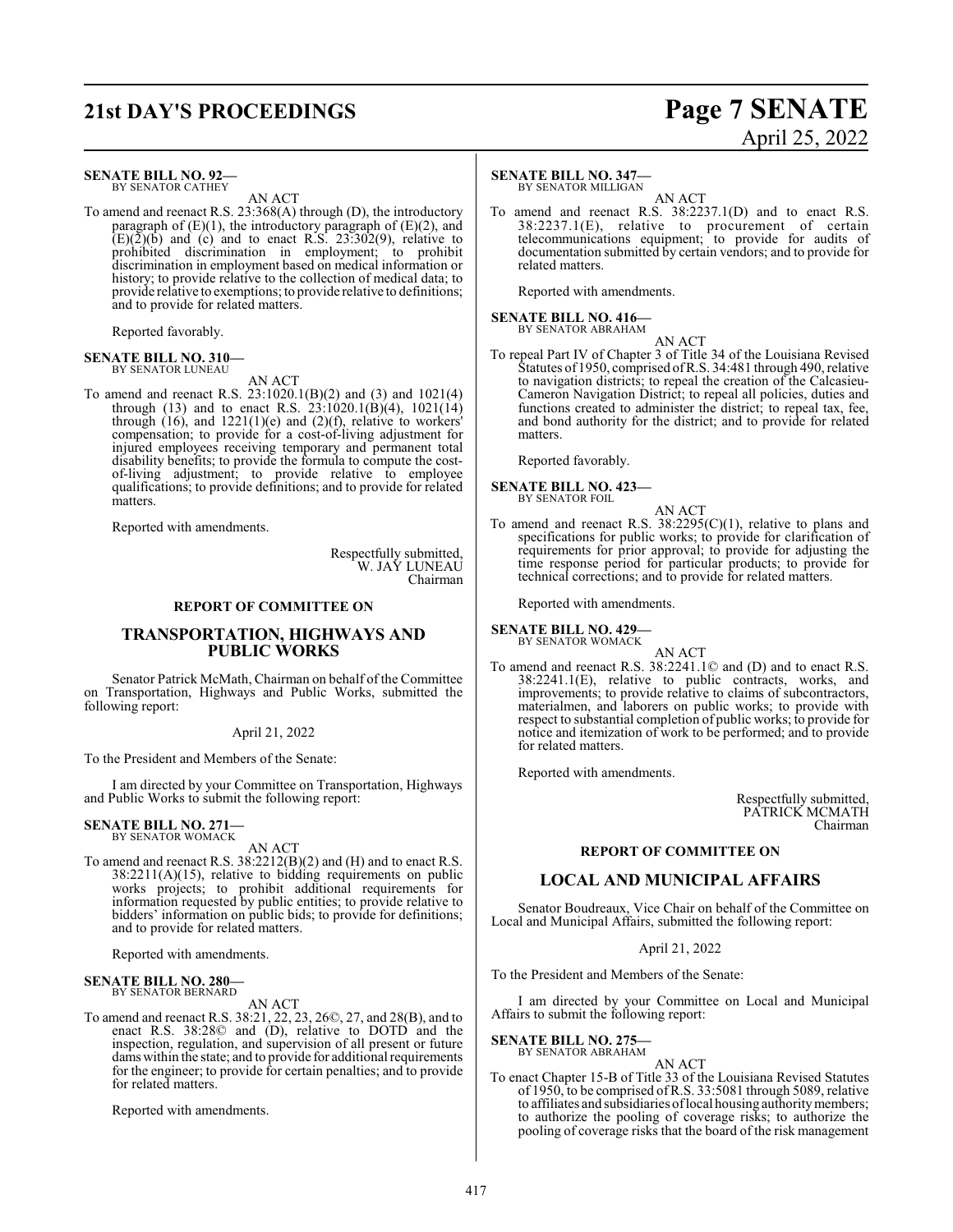# April 25, 2022

## **Page 8 SENATE 21st DAY'S PROCEEDINGS**

organization agency deems appropriate; to provide for definitions; and to provide for related matters.

Reported with amendments.

#### **SENATE BILL NO. 461—** BY SENATOR REESE

AN ACT

To enact R.S. 33:423.30, relative to the Vinton Police Department; to authorize the police chief to discipline police personnel; and to provide for related matters.

Reported with amendments.

#### **SENATE BILL NO. 488—** BY SENATOR HEWITT

AN ACT

To amend and reenact R.S. 47:1705.1, relative to ad valorem tax millages; to provide with respect to constitutionally authorized millage adjustments; to provide for increases in the millage rate in certain parishes; to provide public hearing requirements; to provide for an effective date, and to provide for related matters.

Reported with amendments.

#### **SENATE BILL NO. 493—** BY SENATOR HEWITT

AN ACT

To enact R.S. 38:1674.16.1, relative to drainage districts; to provide relative to parishes with a population between 245,000 and 265,000; to provide for the levy of a maintenance and operation tax; to provide for an effective date; and to provide for related matters.

Reported favorably.

Respectfully submitted, GERALD BOUDREAUX Vice Chair

#### **REPORT OF COMMITTEE ON**

#### **EDUCATION**

Senator Cleo Fields, Chairman on behalf of the Committee on Education, submitted the following report:

#### April 21, 2022

To the President and Members of the Senate:

I am directed by your Committee on Education to submit the following report:

#### **SENATE BILL NO. 47—** BY SENATOR FIELDS

AN ACT

To amend and reenact R.S. 17:24.8(A) and 3995(F) relative to elementary education; to require each city, parish, and other public school board to offer full-dayprekindergarten instruction; and to provide for related matters.

Reported with amendments.

#### **SENATE BILL NO. 50—** BY SENATOR HEWITT

AN ACT

To enact R.S. 17:4035.2, relative to public school choice in certain high school programs; to provide for high school programs of choice; to provide for eligibility criteria for students and high schools; to provide for restrictions; to provide relative to the responsibilities of public school systems; and to provide for related matters.

Reported favorably.

#### **SENATE BILL NO. 76—** BY SENATOR FIELDS

AN ACT

To amend and reenact R.S.  $17:3351(A)(5)(a)$  and to enact R.S. 17:3351.1(D), 3351.3(E), 3351.7(E), 3351.8(E), 3351.9(D), 3351.10(D), 3351.12(D), 3351.18(D), 3351.19(E), 3351.20(G), and 3351.21, relative to fees charged to students at public postsecondaryeducation institutions; to exempt certain graduate students from the payment of such fees; to require each public postsecondary education management board to adopt a policy providing for such exemptions; and to provide for related matters.

Reported with amendments.

### **SENATE BILL NO. 81—**<br>BY SENATOR WHITE

AN ACT To repeal R.S. 17:5067(B)(7), relative to the Taylor Opportunity Program for Students information reporting system; to repeal requirement for the reporting system to include demographic information of award recipients; and to provide for related matters.

Reported with amendments.

#### **SENATE BILL NO. 131—** BY SENATOR MIZELL

AN ACT

To enact R.S. 17:3383, relative to postsecondary education; to require the Board of Regents and each public postsecondary education management board to adopt policies regarding use of certain computers and computer services; to block access to certain content; to provide exceptions; and to provide for related matters.

Reported with amendments.

#### **SENATE BILL NO. 203—**

BY SENATOR HEWITT

AN ACT To enact Chapter 43-C of Title 17 of the Louisiana Revised Statutes of 1950, to be comprised of R.S. 17:4037.1 through 4037.8, relative to elementary and secondary education; to create and provide for the administration of a program to provide state funding for the education of students who are below grade level in reading and not enrolled in public school; to provide for responsibilities; to provide definitions; to provide relative to program funds; to provide relative to the eligibility of students, schools, and service providers; to require annual testing of participating students; to require certain annual reports; and to provide for related matters.

Reported with amendments.

#### **SENATE BILL NO. 254** BY SENATOR BARROW

AN ACT

To enact R.S. 17:427.6, relative to public schools; to create the Educator Pipeline to Success Program; to support and develop principals and teachers who work in low-performing schools; and to provide for related matters.

Reported favorably.

#### **SENATE BILL NO. 358—** BY SENATOR JACKSON

AN ACT

To amend and reenact R.S.  $17:416(A)(1)(b)(ii)$  (introductory paragraph) and  $(c)(ii)(dd)$ ,  $(2)(a)$ , and  $(4)$  (introductory paragraph), (b) and (c), 416.13, 416.20(A), and 3996(B)(32), and to enact R.S. 17:416.14, relative to bullying; to renumber and reorganize present law relative to bullying; to require all elementary and secondary schools to institute a program to prohibit and prevent bullying; to provide for fines for failure to act; and to provide for related matters.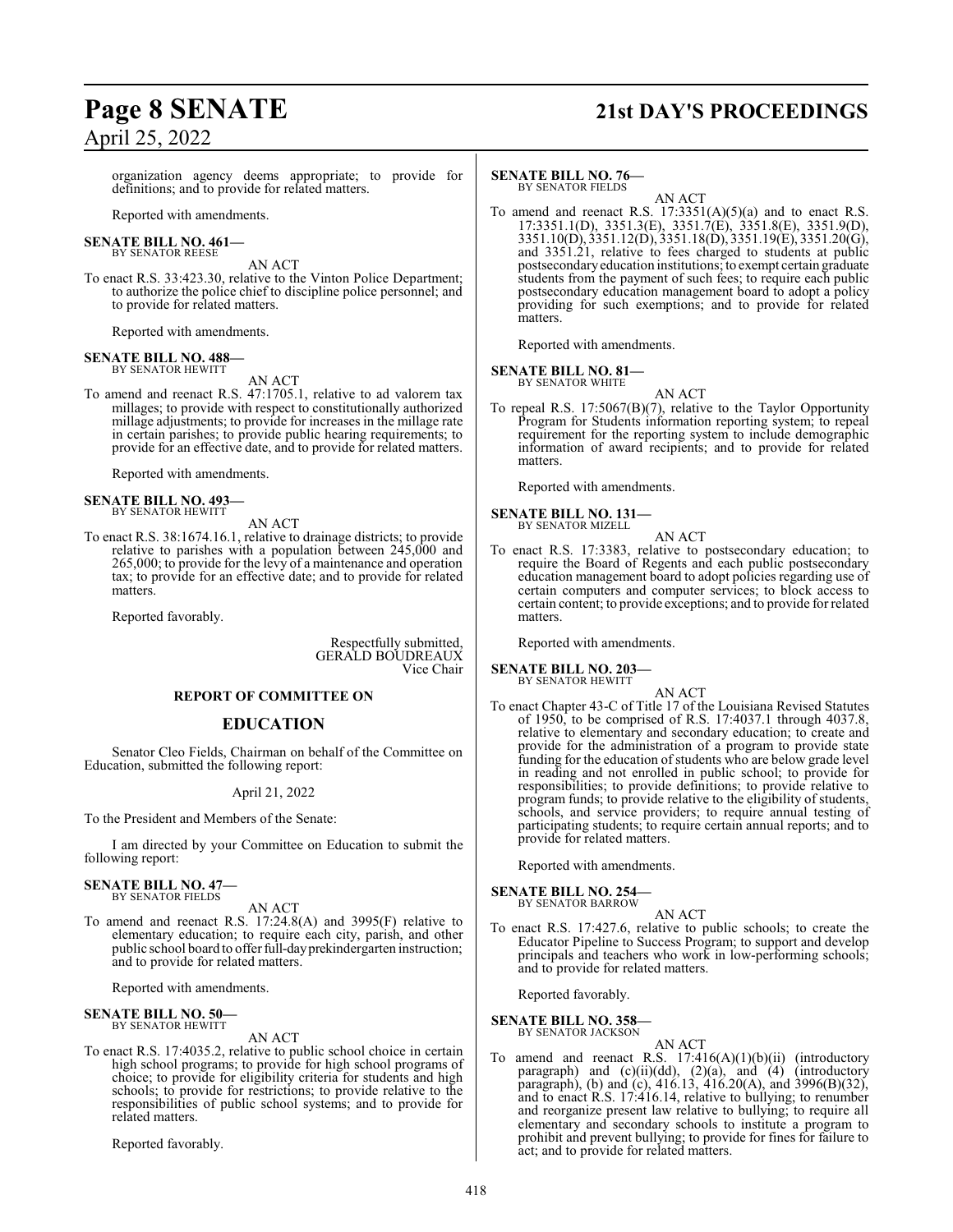## **21st DAY'S PROCEEDINGS Page 9 SENATE**

Reported with amendments.

**SENATE BILL NO. 377—** BY SENATOR PEACOCK

AN ACT

To amend and reenact R.S.  $17:7(6)(a)(ii)$ ,  $(b)(i)(aa)$  and  $(bb)$ ,  $(ii)$ , and (iv), (c), (d), and (e),  $7.1(A)$  and  $(B)(1)$  and  $(2)$ , and  $7.2(C)$ , relative to the certification of teachers; to provide relative to the responsibilities of the State Board of Elementary and Secondary Education; to provide for teaching certification qualifications and requirements; to provide eligibility criteria; to provide for the granting of teaching certifications; to provide relative to approved teacher education programs; and to provide for related matters.

Reported with amendments.

#### **SENATE BILL NO. 430—** BY SENATOR WOMACK

AN ACT

To enact R.S. 17:85.1, relative to naming a gymnasium at Monterey High School; to authorize the Concordia Parish School Board to name the new gymnasium at Monterey High School in honor of Jack Bairnsfather; and to provide for related matters.

Reported favorably.

Respectfully submitted, CLEO FIELDS Chairman

#### **REPORT OF COMMITTEE ON**

#### **REVENUE AND FISCAL AFFAIRS**

Senator R. L. Bret Allain II, Chairman on behalf of the Committee on Revenue and Fiscal Affairs, submitted the following report:

#### April 25, 2022

To the President and Members of the Senate:

I am directed by your Committee on Revenue and Fiscal Affairs to submit the following report:

## **SENATE BILL NO. 443—** BY SENATOR ALLAIN

AN ACT

To amend and reenact R.S. 47:303.1(C) and (G), to enact R.S. 47:303.1(B)(5), and to repeal R.S.  $47:303.1(D)$ , relative to direct payment numbers; to authorize direct payment numbers for contractors within the boundaries of an Economic Development District with a state tax increment; to provide for uniform direct payment number procedures and appeal rights for local tax collectors; and to provide for related matters.

Reported with amendments.

### **HOUSE BILL NO. 331—** BY REPRESENTATIVE MCFARLAND

AN ACT

To amend and reenact R.S. 47:633(1) and (2), relative to tax administration; to provide for the timing for scaling and measuring of trees, timber, and pulpwood for severance tax purposes; to provide an effective date; and to provide for related matters.

Reported with amendments.

Respectfully submitted, R. L. BRET ALLAIN II Chairman

# April 25, 2022

#### **REPORT OF COMMITTEE ON**

#### **FINANCE**

Senator Mack A. "Bodi" White Jr., Chairman on behalf of the Committee on Finance, submitted the following report:

#### April 25, 2022

To the President and Members of the Senate:

I am directed by your Committee on Finance to submit the following report:

#### **SENATE BILL NO. 190—** BY SENATOR HEWITT

AN ACT

To enact Subpart A-3 of Part III of Chapter 1 of Title 17 of the Louisiana Revised Statutes of 1950, to be comprised of R.S. 17:187.1 through 187.7, and R.S.  $36:651(F)(7)$ , relative to computer science education; to provide for legislative findings and intent; to provide for the development of a statewide computer science education program; to create the Computer Science Education Advisory Commission; to provide for its membership, compensation, and duties; to provide for a grant program; to provide for a computer science education clearinghouse; and to provide for related matters.

Reported with amendments.

**SENATE BILL NO. 369—** BY SENATOR HARRIS

AN ACT

To amend and reenact R.S. 18:423(E), 426.1(A)(2), and 1309(J), relative to compensation for certain election workers; to provide for increased rates of compensation; and to provide for related matters.

Reported favorably.

**SENATE BILL NO. 435—** BY SENATOR CORTEZ

AN ACT

To enact R.S. 32:57(J) and 239, relative to the Louisiana Highway Regulatory Act; to establish the Atchafalaya Basin Bridge as a highway safety corridor; to provide for camera safety devices; to provide relative to traffic regulations; to provide relative to speed limits; to provide relative to driving on the right side, overtaking, and passing; to provide for signs; to provide for penalties; and to provide for related matters.

Reported with amendments.

### **SENATE BILL NO. 490—** BY SENATOR CORTEZ

AN ACT

To enact Chapter 12 of Title 24 of the Louisiana Revised Statutes of 1950, to be comprised of R.S. 24:681 through 685 and 691 through 693, relative to capitol security; to provide for a director of capitol security; to provide for the qualifications, compensation, duties and functions of the director; to provide for capitol security officers; to provide for the manner in which certain special officer commissions may be issued; to create the Capitol Security Council; to provide for the composition and membership of the council; to provide for the powers and duties of the council; and to provide for related matters.

Reported with amendments.

Respectfully submitted, MACK A. "BODI" WHITE JR. Chairman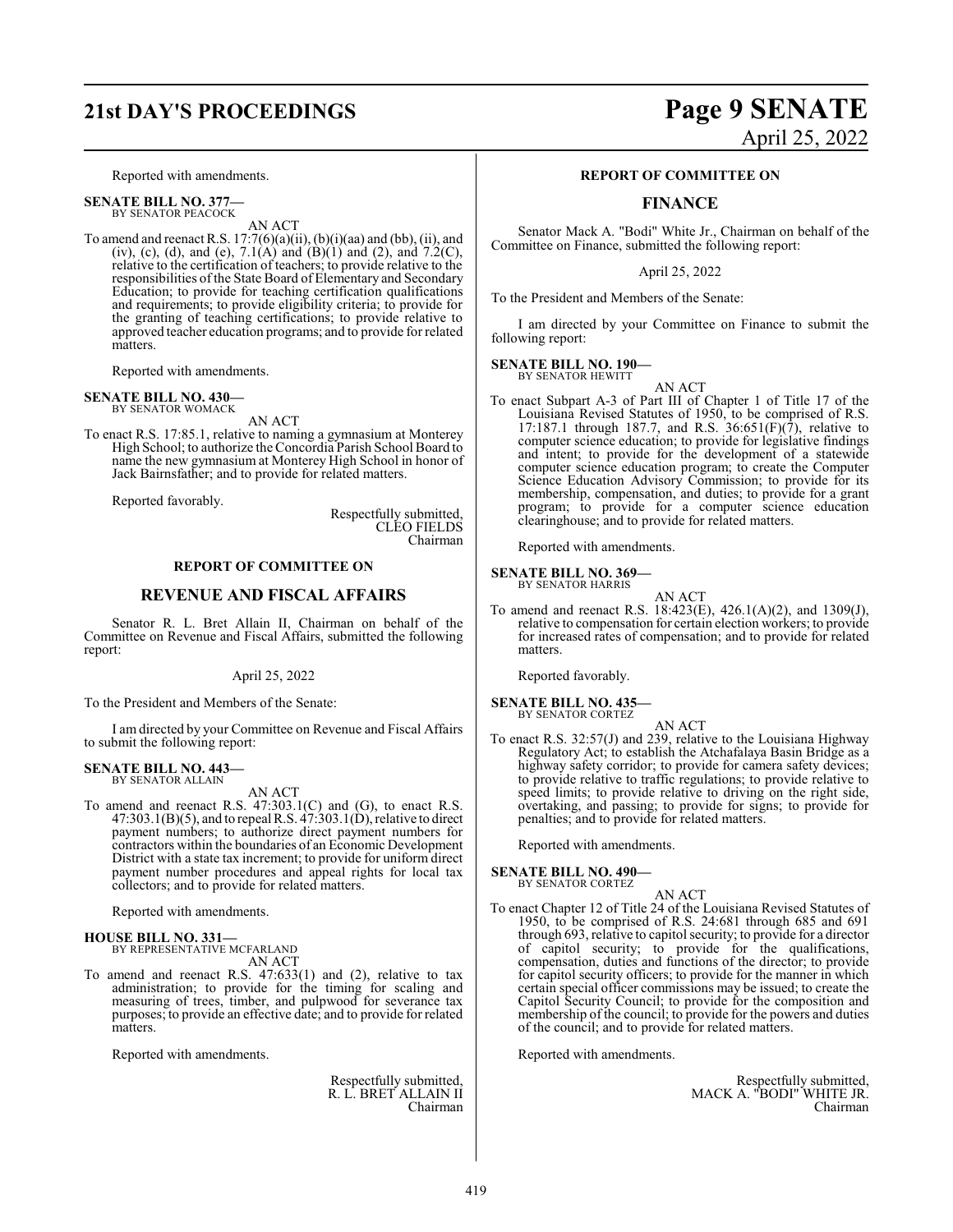### **Page 10 SENATE 21st DAY'S PROCEEDINGS**

April 25, 2022

#### **Special Order of the Day No. 1**

**SENATE BILL NO. 388—**<br>BY SENATORS HEWITT, ABRAHAM, ALLAIN, BARROW, CATHEY,<br>CLOUD, CONNICK, CORTEZ, FESI, JACKSON, MCMATH, MILLIGAN,<br>FRED MILLS, ROBERT MILLS, MORRIS, PEACOCK, PÓPE, REESE,<br>STINE, TALBOT, TARVER, WARD AND W

AN ACT

To amend and reenact R.S. 14:32.9 and R.S. 51:1402(10) and to enact R.S. 40:962.2, relative to chemical abortion drugs and the crime of criminal abortion; to define criminal induced chemical abortion; to prohibit the inducing of a criminal abortion by means of the use of a chemical abortion drug without the prescribing physician being physically present during the administration of the drug; to provide for criminal penalties; to provide for defenses; to prohibit the sale, marketing, advertising, labeling, distributing, or importing of certain chemical abortion drugs; to define chemical abortion drugs; to provide for exceptions; to provide for the promulgation of rules; to provide for unfair trade practices; and to provide for related matters.

#### **Floor Amendments**

Senator Hewitt proposed the following amendments.

#### **SENATE FLOOR AMENDMENTS**

Amendments proposed by Senator Hewitt to Engrossed Senate Bill No. 388 by Senator Hewitt

#### AMENDMENT NO. 1

On page 1, line 3, change "chemical abortion" to "abortion-inducing"

#### AMENDMENT NO. 2

On page 1, delete lines 4 and 5, and insert the following: "criminal abortion; to prohibit criminal abortion by means of the use of an abortion-inducing drug without the prescribing physician"

#### AMENDMENT NO. 3

On page 1, delete lines 7 through 9, and insert the following: "criminal penalties; to provide for defenses; to prohibit the selling, prescribing, distributing, dispensing, or delivering of certain abortioninducing drugs under certain circumstances; to define abortioninducing drugs; to provide for exceptions; to provide for the "

#### AMENDMENT NO. 4

On page 1, delete lines 15 through 17, and insert the following: "A. Criminal abortion is **committed when a person knowingly does either of the following:**

**(1) Performs** an abortion, with or without the consent of the pregnant woman or her legal guardian, that results in the death of an unborn child when the abortion is performed by any individual who is not a physician licensed by the state of Louisiana.

**(2) Causes an abortion to occur by means of delivering, dispensing, distributing, or providing a pregnant woman with an abortion-inducing drug when the person administering the drug is not a physician licensed by the state of Louisiana who administers the abortion-inducing drug in person to the pregnant woman.**"

#### AMENDMENT NO. 5

On page 2, delete lines 1 through 8, and insert the following: "B. As used in this Section**, the following terms whether used**

**in the singular or plural, shall have the following meanings**: (1) "Abortion" means the act of using or prescribing any instrument, medicine, drug, or any other substance, device, or means with the intent to terminate the clinically diagnosable pregnancy of a woman with knowledge that the termination by those means will, with reasonable likelihood, cause the death of the unborn child **is reasonably likely to occur**. Such use, prescription, or means is not an abortion if done with the intent to:

#### AMENDMENT NO. 6

On page 2, delete lines 17 through 26, and insert the following:

"**(2) "Abortion-inducing drug" means a drug, medicine, or other substance prescribed, dispensed, or distributed that is intended to cause an abortion. "Abortion-inducing drug" includes the use of drugs, medicines, or other substances that are known to have abortion-inducing properties including the Mifeprex regimen, misoprostol (Cytotec), or methotrexate**."

#### AMENDMENT NO. 7

On page 3, delete lines 8 and 9, and insert the following:

"(3)**(5)** "Unborn child" means the unborn offspring of human beings from the moment of conception through pregnancy and until live birth **shall have the same meaning as provided in R.S. 14:2**."

#### AMENDMENT NO. 8

On page 3, line 24, after "Construction" insert "**and Defenses**"

#### AMENDMENT NO. 9

On page 3, delete lines 28 and 29, and insert the following:

"(2) Any act taken or omission by a pregnant woman with regard to her own unborn child.

**(3) Possessing for her own consumption or consuming an abortion-inducing drug by a pregnant woman in violation of this Section shall not subject the pregnant woman to the criminal consequences.**

**(4) Lawfully prescribing, dispensing, or distributing a drug, medicine, or other substance for a bona fide medical reason that is not intended to cause an abortion in violation of this Section.**"

#### AMENDMENT NO. 10

On page 4, line 2, after "**Chemical abortion**" and insert "**and abortion-inducing**"

#### AMENDMENT NO. 11

On page 4, delete lines 3 through 9, and insert the following:

"**A. Except as provided in R.S. 40:1061.11, no abortioninducing drug may be sold, prescribed, dispensed, distributed, or delivered in this state in violation of this Section.**

**B. As used in this Section, "abortion-inducing drug" shall have the same meaning as provided in R.S. 14:32.9. "Abortioninducing drug" shall not include any of the following:**"

#### AMENDMENT NO. 12

On page 4, delete line 13 through 15, and insert the following:

"**C. Notwithstanding any other provision of law to the contrary, delivery to a person in Louisiana by mail-order, courier, or as a result of a sale made via the internet in violation of this Section is strictly prohibited.**"

#### AMENDMENT NO. 13

On page 4, line 18, delete "**mifepristone or misprostol**" and insert "**an abortion-inducing drug**"

#### AMENDMENT NO. 14

On page 4, line 19, delete "**chemical abortions**" and insert "**causing an abortion**"

#### AMENDMENT NO. 15

On page 4, line 23, delete "**mifepristone or misprostol**" and insert "**an abortion-inducing drug**"

#### AMENDMENT NO. 16

On page 4, between lines 25 and 26, insert the following:

"**F. Possessing for her own consumption or consuming an abortion-inducing drug by a pregnant woman in violation of this Section shall not subject the pregnant woman to the criminal consequences.**"

#### AMENDMENT NO. 17

On page 5, after line 9, insert the following:

"Section 4. If any provision or item of this Act, or the application thereof, is held invalid, such invalidity shall not affect other provisions, items, or applications ofthe Act which can be given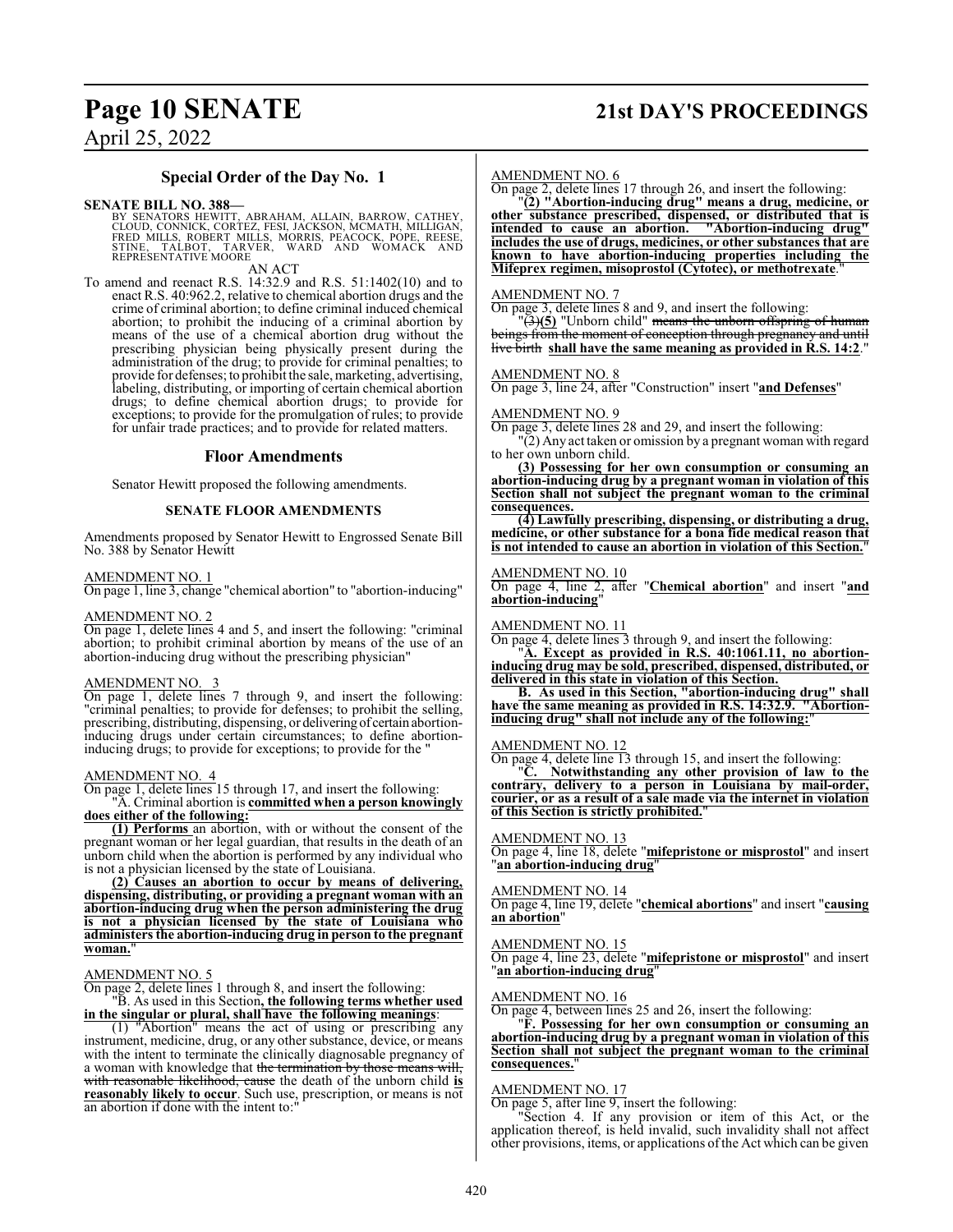### **21st DAY'S PROCEEDINGS Page 11 SENATE**

effect without the invalid provision, item, or application and to this end the provisions of this Act are hereby declared severable."

On motion of Senator Hewitt, the amendments were adopted.

The bill was read by title. Senator Hewitt moved the final passage of the amended bill.

### **ROLL CALL**

The roll was called with the following result:

#### YEAS

| Mr. President<br>Abraham<br>Allain<br>Barrow<br>Bernard<br>Bouie<br>Cathey<br>Cloud<br>Connick<br>Fesi<br>Foil<br>Total $-33$ | Harris<br>Hewitt<br>Jackson<br>Lambert<br>Luneau<br>McMath<br>Milligan<br>Mills, F.<br>Mills, R.<br>Mizell<br>Morris | Peacock<br>Pope<br>Price<br>Reese<br>Smith<br>Stine<br>Talbot<br>Tarver<br>Ward<br>White<br>Womack |
|-------------------------------------------------------------------------------------------------------------------------------|----------------------------------------------------------------------------------------------------------------------|----------------------------------------------------------------------------------------------------|
|                                                                                                                               | <b>NAYS</b>                                                                                                          |                                                                                                    |
| Carter<br>Total - 2                                                                                                           | Fields                                                                                                               |                                                                                                    |
|                                                                                                                               | <b>ABSENT</b>                                                                                                        |                                                                                                    |
| Boudreaux<br>Total - 3                                                                                                        | Henry                                                                                                                | <b>Hensgens</b>                                                                                    |

The Chair declared the amended bill was passed, ordered reengrossed and sent to the House. Senator Hewitt moved to reconsider the vote by which the bill was passed and laid the motion on the table.

#### **Rules Suspended**

Senator Bouie asked for and obtained a suspension of the rules to revert to the Morning Hour.

#### **Introduction of Senate Concurrent Resolutions**

#### **SENATE CONCURRENT RESOLUTION NO. 41—** BY SENATOR CONNICK

### A CONCURRENT RESOLUTION

To urge and request the legislative auditor to review the Belle Chasse bridge and tunnel public-private partnership project and if applicable, to develop recommendations for future public private partnership projects based on best practices.

The resolution was read by title and placed on the Calendar for a second reading.

#### **Message from the House**

#### **ASKING CONCURRENCE IN HOUSE BILLS AND JOINT RESOLUTIONS**

#### April 25, 2022

To the Honorable President and Members of the Senate:

I am directed to inform your honorable body that the House of Representatives has finally passed and asks your concurrence in the following House Bills and Joint Resolutions:

HB No. 215 HB No. 299 HB No. 332

# April 25, 2022

HB No. 422

Respectfully submitted, MICHELLE D. FONTENOT Clerk of the House of Representatives

#### **House Bills and Joint Resolutions on First Reading**

**HOUSE BILL NO. 215—** BY REPRESENTATIVE WHITE AN ACT

To amend and reenact R.S. 17:497, relative to the compensation schedule for school bus operators who transport public school students; to provide changes to the method by which compensation is calculated; to require compensation for certain purchases made and costs incurred by school bus operators; to provide for an effective date; and to provide for related matters.

The bill was read by title and placed on the Calendar for a second reading.

### **HOUSE BILL NO. 299—** BY REPRESENTATIVE AMEDEE

AN ACT

To enact R.S. 42:17(E), relative to meetings of public bodies; to provide for an exception to requirements regarding meetings of public bodies; to authorize the receipt of certain information regarding natural disasters and declared emergencies by public bodies outside of an open meeting; and to provide for related matters.

The bill was read by title and placed on the Calendar for a second reading.

**HOUSE BILL NO. 332—** BY REPRESENTATIVE BOURRIAQUE AN ACT

To amend and reenact R.S. 56:333(G)(1), relative to the frequency of mullet stock assessments; to require the Wildlife and Fisheries Commission to conduct a stock assessment on mullet every five years; and to provide for related matters.

The bill was read by title and placed on the Calendar for a second reading.

#### **HOUSE BILL NO. 422—**

BY REPRESENTATIVE STEFANSKI AN ACT

To amend and reenact R.S. 56:116.1(A)(6) and to enact R.S. 56:8(153) and 116.3(H), relative to the taking of deer by precharged pneumatic devices; to provide for definitions; to provide for methods of taking; to provide for requirements and restrictions; and to provide for related matters.

The bill was read by title and placed on the Calendar for a second reading.

#### **Rules Suspended**

Senator McMath asked for and obtained a suspension of the rules to recall Senate Bill No. 229 fromthe Committee on Education.

#### **SENATE BILL NO. 229—** BY SENATOR MCMATH

### AN ACT

To enact R.S. 17:3914(N), relative to student information; to authorize the Board of Regents, the governing authority of each public secondary school, the state Department of Education, and the Louisiana Workforce Commission to share student information; to provide for the use of information for research; to provide conditions; to provide for penalties; and to provide for related matters.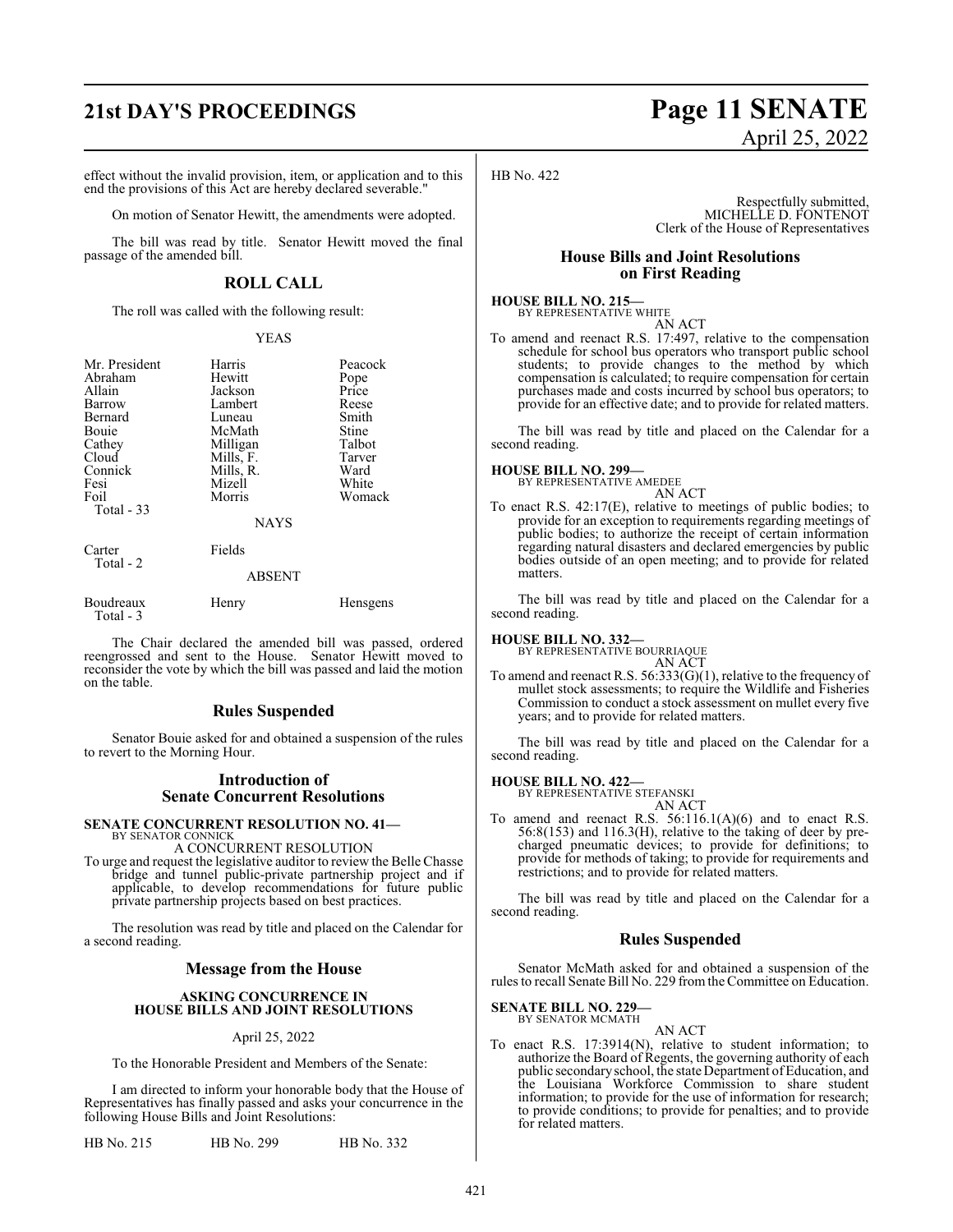April 25, 2022

On motion of Senator McMath the bill was read by title and withdrawn from the files of the Senate.

### **Privileged Report of the Committee on Senate and Governmental Affairs**

### **ENROLLMENTS**

Senator Hewitt, Chairman on behalf ofthe Committee on Senate and Governmental Affairs, submitted the following report:

April 21, 2022

To the President and Members of the Senate:

I am directed by your Committee on Senate and Governmental Affairs to submit the following report:

The following Senate Resolutions have been properly enrolled:

#### **SENATE RESOLUTION NO. 53—**

BY SENATOR BERNARD A RESOLUTION To commend Steve Duhon on being inducted into the 2022 class of the Louisiana Sports Hall of Fame.

#### **SENATE RESOLUTION NO. 54—**

BY SENATOR BERNARD A RESOLUTION To commend Claney Duplechin on being inducted into the 2022 class of the Louisiana Sports Hall of Fame.

#### **SENATE RESOLUTION NO. 55—**

BY SENATOR BERNARD A RESOLUTION To commend Jahri Evans on being inducted into the 2022 class ofthe Louisiana Sports Hall of Fame.

#### **SENATE RESOLUTION NO. 56—**

BY SENATOR BERNARD A RESOLUTION To commend Susan Jackson on being inducted into the 2022 class of the Louisiana Sports Hall of Fame.

#### **SENATE RESOLUTION NO. 62—**

BY SENATOR WARD A RESOLUTION To designate April 18, 2022, as "Lineman Appreciation Day" at the Louisiana State Capitol.

### **SENATE RESOLUTION NO. 63—** BY SENATOR BERNARD

A RESOLUTION To commend Dr. Eddie Flynn on being inducted into the 2022 class of the Louisiana Sports Hall of Fame.

#### **SENATE RESOLUTION NO. 64—** BY SENATOR BERNARD

A RESOLUTION

To commend Britni Sneed Newman on being inducted into the 2022 class of the Louisiana Sports Hall of Fame.

> Respectfully submitted, SHARON W. HEWITT Chairman

The foregoing Senate Resolution was signed by the President of the Senate and presented to the Secretary of State by the Secretary.

### **Page 12 SENATE 21st DAY'S PROCEEDINGS**

#### **Privileged Report of the Committee on Senate and Governmental Affairs**

### **ENROLLMENTS**

Senator Hewitt, Chairman on behalf of the Committee on Senate and Governmental Affairs, submitted the following report:

April 22, 2022

To the President and Members of the Senate:

I am directed by your Committee on Senate and Governmental Affairs to submit the following report:

The following Senate Concurrent Resolutions have been properly enrolled:

#### **SENATE RESOLUTION NO. 65—**

BY SENATORS BERNARD, ABRAHAM, ALLAIN, BARROW,<br>BOUDREAUX,BOUIE,CARTER,CATHEY,CONNICK,CORTEZ,FESI,<br>FIELDS,FOIL,HARRIS,HEWITT,LUNEAU,MCMATH,FRED MILLS,<br>MIZELL,MORRIS,PEACOCK,POPE,PRICE,REESE,SMITH,STINE,<br>TALBOT,WARD,WHITEANDW A RESOLUTION

To commend Tony Robichaux on being inducted into the 2022 class of the Louisiana Sports Hall of Fame.

### **SENATE RESOLUTION NO. 66-**<br>BY SENATOR BOUDREAUX

A RESOLUTION

To commend the 2021-2022 Inspiring Health Justice Residents and scholar-in-residence on their residency collaboration of DESPAIR-ity: The Call of History to Pull Us Forward.

#### **SENATE RESOLUTION NO. 67—** BY SENATOR BERNARD

A RESOLUTION

To commend Eric Andolsek on being inducted into the 2022 class of the Louisiana Sports Hall of Fame.

#### **SENATE RESOLUTION NO. 68—**

BY SENATOR BERNARD

A RESOLUTION To commend Kyle Williams on being inducted into the 2022 class of the Louisiana Sports Hall of Fame.

#### **SENATE RESOLUTION NO. 69—**

BY SENATOR BERNARD A RESOLUTION

To commend Teddy Allen upon receiving the 2022 Distinguished Service Award in Sports Journalism and on being inducted into the 2022 class of the Louisiana Sports Hall of Fame.

**SENATE RESOLUTION NO. 70—** BY SENATOR BERNARD

A RESOLUTION

To commend Garland Forman Jr. upon receiving the 2022 Distinguished Service Award in Sports Journalismand on being inducted into the 2022 class of the Louisiana Sports Hall of Fame.

#### **SENATE RESOLUTION NO. 71—**

BY SENATOR SMITH A RESOLUTION

To commend Miss Madison Elizabeth Smith upon her reign as Queen of the 2022 Mystick Krewe of Louisianians Washington Mardi Gras Ball.

#### **SENATE RESOLUTION NO. 72—** BY SENATOR SMITH

A RESOLUTION

To commend and congratulate Mr. Richard A. Lipsey upon his reign as King of the 2022 Mystick Krewe of Louisianians Washington Mardi Gras Ball.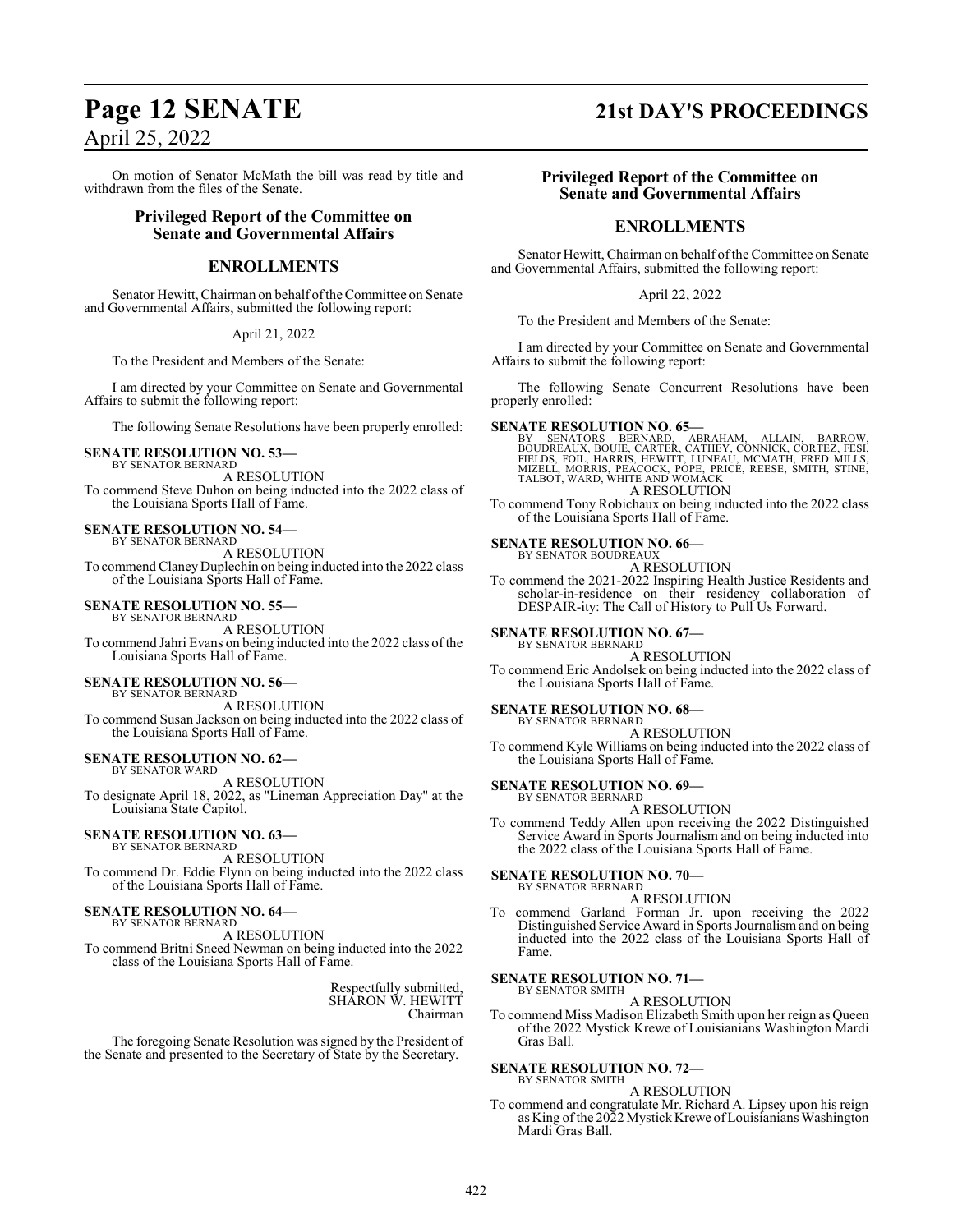## **21st DAY'S PROCEEDINGS Page 13 SENATE**

#### **SENATE RESOLUTION NO. 73—**

BY SENATORS FOIL, ABRAHAM, ALLAIN, BARROW, BERNARD,<br>BOUDREAUX, BOUIE, CARTER, CATHEY, CONNICK, CORTEZ, FESI,<br>FIELDS, HARRIS, HENRY, HEWITT, JACKSON, FRED MILLS, ROBERT<br>MILLS, MIZELL, PEACOCK, POPE, PRICE, REESE, SMITH, STI A RESOLUTION

To designate Wednesday, April 20, 2022, as LSU Day at the legislature and commend Louisiana State University on its many contributions and leadership in our state and nation.

**SENATE RESOLUTION NO. 74—** BY SENATOR MORRIS

A RESOLUTION

To commend Ashlee Bell upon being named Lincoln Parish High School Teacher of the Year.

#### **SENATE RESOLUTION NO. 75—** BY SENATOR REESE

A RESOLUTION

To commend the Edward Lowe Foundation on its outstanding accomplishments and extend gratitude for its contributions to economic development in Louisiana.

> Respectfully submitted, SHARON W. HEWITT Chairman

The foregoing Senate Resolutions were signed by the President of the Senate and presented to the Secretary of State by the Secretary.

#### **Message to the Secretary of State**

### **SIGNED SENATE CONCURRENT RESOLUTIONS**

#### April 21, 2022

To the Honorable Secretary of State:

The President of the Senate and the Speaker of the House of Representatives have signed the following Senate Concurrent Resolutions:

#### **SENATE CONCURRENT RESOLUTION NO. 26—**

BY SENATOR FOIL A CONCURRENT RESOLUTION

To commend the Louisiana Court Appointed Special Advocate (CASA) programs and volunteers for their work and designate April 12, 2022, as CASA Day at the state capitol.

### **SENATE CONCURRENT RESOLUTION NO. 27—** BY SENATOR BOUDREAUX AND REPRESENTATIVE PIERRE

A CONCURRENT RESOLUTION

To commend Trinity Christian Methodist Episcopal Church on its 150<sup>th</sup> anniversary and to celebrate the faith and sacrifices of its founders.

#### **SENATE CONCURRENT RESOLUTION NO. 29—**

BY SENATORS BOUIE, ABRAHAM, BERNARD, BOUDREAUX, CARTER,<br>CATHEY, CLOUD, CONNICK, CORTEZ, FESI, FIELDS, HARRIS,<br>HEWITT, JACKSON, LAMBERT, LUNEAU, MCMATH, MILLIGAN, FRED<br>MILLS, ROBERT MILLS, MIZELL, MORRIS, PEACOCK, POPE, PRI A CONCURRENT RESOLUTION

To commend Jonathan "Jon" Batiste on his many accomplishments, most notably winning five Grammy Awards at the 64<sup>th</sup> Annual Grammy Awards Show.

#### **SENATE CONCURRENT RESOLUTION NO. 30—** BY SENATOR LAMBERT

A CONCURRENT RESOLUTION

To recognize April 18 through 24, 2022, as "Love the Boot Week" organized by Keep Louisiana Beautiful and to commend the Legislative Youth Advisory Council for their dedication to promote positive change by participating in and encouraging litter cleanup.

# April 25, 2022

Respectfully submitted, YOLANDA J. DIXON Secretary of the Senate

#### **Message from the House**

#### **SIGNED HOUSE CONCURRENT RESOLUTIONS**

April 25, 2022

To the Honorable President and Members of the Senate:

I am directed to inform your honorable body that the Speaker of the House of Representatives has signed the following House Concurrent Resolutions:

### **HOUSE CONCURRENT RESOLUTION NO. 77—** BY REPRESENTATIVE IVEY

A CONCURRENT RESOLUTION

To designate April 2022 as Sexual Assault Awareness Month in the state of Louisiana.

and asked that the President of the Senate affix his signature to the same.

> Respectfully submitted, MICHELLE D. FONTENOT Clerk of the House of Representatives

The House Concurrent Resolutions contained herein were signed by the President of the Senate.

### **ATTENDANCE ROLL CALL**

#### PRESENT

| Mr. President | Foil      | Peacock      |
|---------------|-----------|--------------|
| Abraham       | Harris    | Pope         |
| Allain        | Hewitt    | Price        |
| Barrow        | Jackson   | Reese        |
| Bernard       | Lambert   | Smith        |
| Bouie         | Luneau    | <b>Stine</b> |
| Carter        | McMath    | Talbot       |
| Cathev        | Milligan  | Tarver       |
| Cloud         | Mills, F. | Ward         |
| Connick       | Mills, R. | White        |
| Fesi          | Mizell    | Womack       |
| Fields        | Morris    |              |
| Total - 35    |           |              |
|               | ABSENT    |              |
|               |           |              |

Boudreaux Henry Hensgens Total - 3

#### **Leaves of Absence**

The following leaves of absence were asked for and granted:

| Boudreaux | 1 Day | Hensgens | 1 Day |
|-----------|-------|----------|-------|
| Henry     | 1 Day |          |       |

#### **Announcements**

The following committee meetings for April 26, 2022, were announced:

| 1:00 P.M.    | Room C       |
|--------------|--------------|
| 1:00 P.M.    | Room A       |
| 10:00 A.M.   | Hainkel Room |
| $9:30$ A.M.  | Room E       |
| $10:00$ A.M. | Room F       |
|              |              |